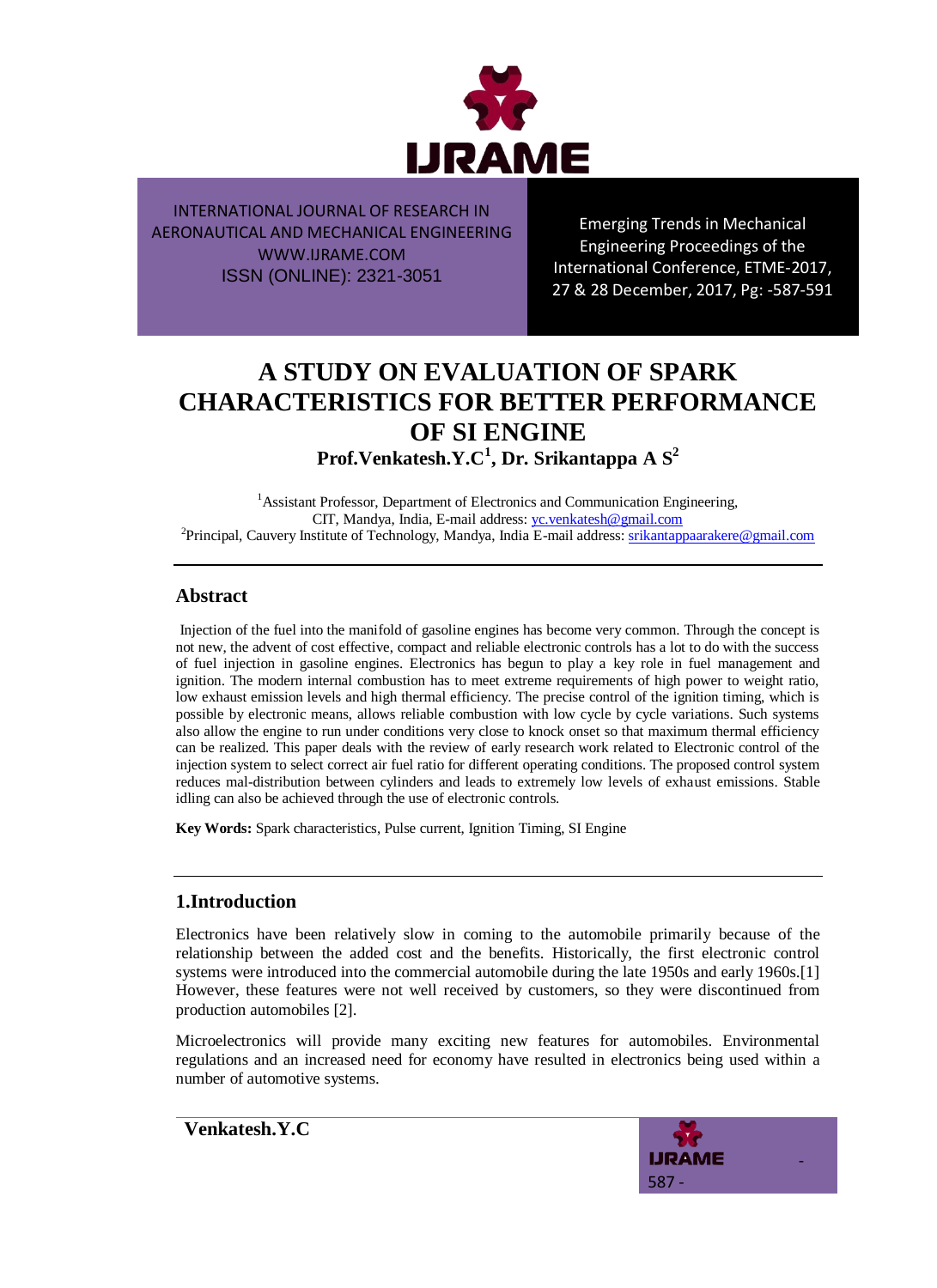

Emerging Trends in Mechanical Engineering Proceedings of the International Conference, ETME-2017, 27 & 28 December, 2017, Pg: -587-591

## **2. Ignition System**

To produce power, the gasoline engine must not only have a correct mixture of fuel and air, but also some means of initiating combustion of the mixture. Essentially the only practical means is with an electric spark produced across the gap between a pair of electrodes of a spark plug. The electric arc or spark provides sufficient energy to cause combustion. This phenomenon is called ignition. Once a stable combustion has been initiated, there is no further need for the spark. Typically, the spark must persist for a period of about a millisecond (one thousandth of a second). This relatively short period makes spark ignition possible using highly efficient pulse transformer circuits in which a circuit having a relatively low average current can deliver a very high-voltage (high peak power) pulse to the spark plug. The ignition system itself consists of several components: the spark plug, one or more pulse transformers (typically called coils), timing control circuitry, and distribution apparatus that supplies the high-voltage pulse to the correct cylinder [7].

## **2.1 Spark Plug**

The spark is produced by applying a high-voltage pulse of from 20 kV to 40 kV (1 kV is 1,000 volts) between the center electrode and ground. The actual voltage required to start the arc varies with the size of the gap, the compression ratio, and the air–fuel ratio. Once the arc is started, the voltage required to sustain it is much lower because the gas mixture near the gap becomes highly ionized. (An ionized gas allows current to flow more freely.) The arc is sustained long enough to ignite the air–fuel mixture. The spark plug consists of a pair of electrodes, called the center and ground electrodes, separated by a gap. The gap size is important and is specified for each engine. The gap may be 0.025 inch (0.6 mm) for one engine and 0.040 inch (1 mm) for another engine. The center electrode is insulated from the ground electrode and the metallic shell assembly. The ground electrode is at electrical ground potential because one terminal of the battery that supplies the current to generate the high-voltage pulse for the ignition system is connected to the engine block and frame.

## **3. High-Voltage Circuit and Distribution**

The ignition system provides the high-voltage pulse that initiates the arc.. The high-voltage pulse is generated by inductive discharge of a special high-voltage transformer commonly called an ignition coil. The high-voltage pulse is delivered to the appropriate spark plug at the correct time for ignition by a distribution circuit. Before the advent of modern electronic controls, the distribution of high-voltage pulses was accomplished with a rotary switch called the distributor.

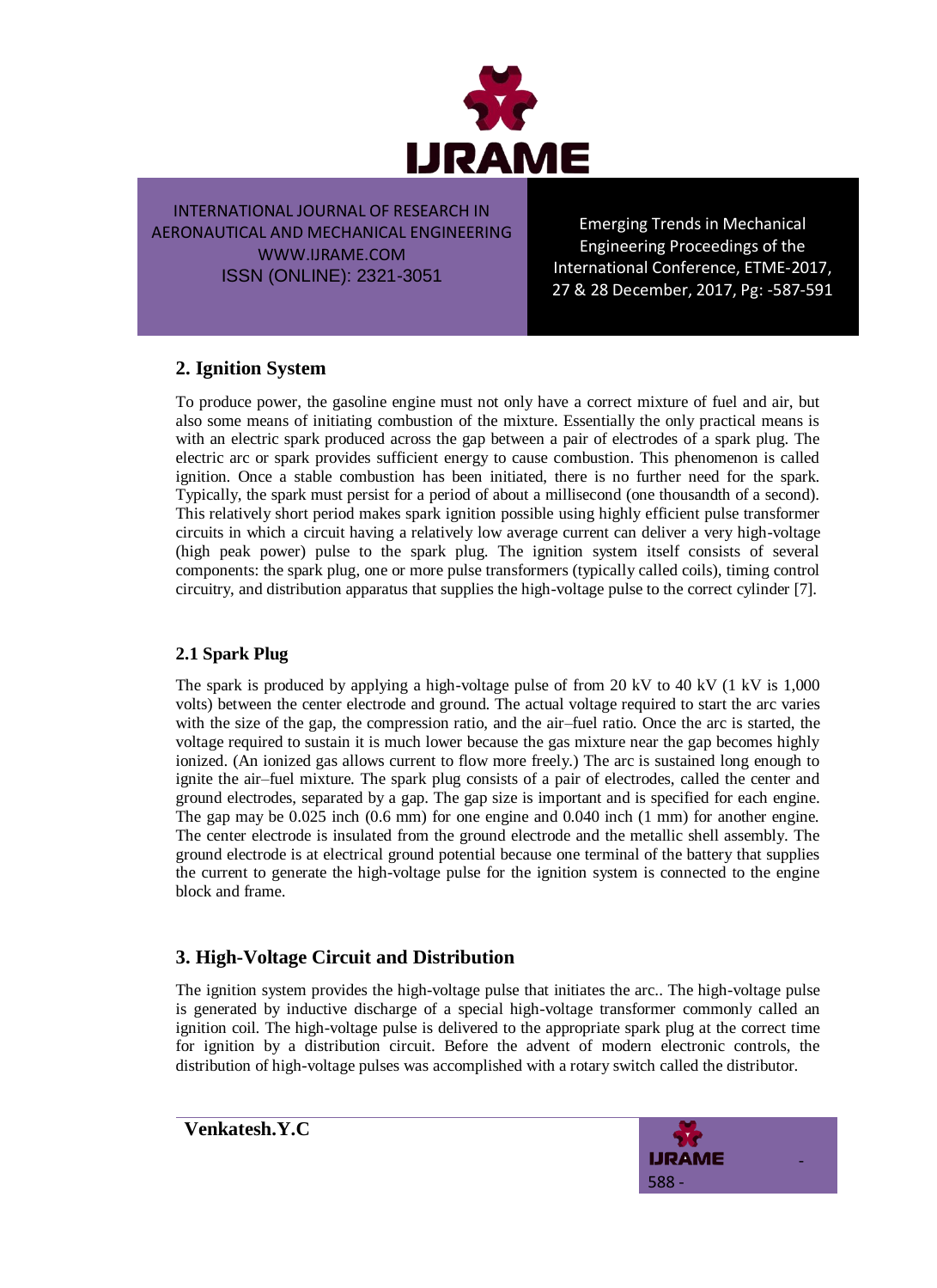

Emerging Trends in Mechanical Engineering Proceedings of the International Conference, ETME-2017, 27 & 28 December, 2017, Pg: -587-591

### **3.1 Spark Pulse Generation**

The actual generation of the high-voltage pulse is accomplished by switching the current through the primary circuit. The mechanism in the distributor of a traditional ignition system for switching the primary circuit of the coil consists of opening and closing the breaker points (of a switch) by a rotary cam in the distributor. During the intervals between ignition pulses (i.e., when the rotor is between contacts), the breaker points are closed (known as dwell ). Current flows through the primary of the coil, and a magnetic field is created that links the primary and secondary of the coil. The distributor in a conventional ignition system uses a mechanically activated switch called breaker points. The interruption of ignition coil current when the breaker points open produces a high-voltage pulse in the secondary. At the instant the spark pulse is required, the breaker points are opened. This interrupts the flow of current in the primary of the coil and the magnetic field collapses rapidly. The rapid collapse of the magnetic field induces the high voltage pulse in the secondary of the coil. This pulse is routed through the distributor rotor, the terminal in the distributor cap, and the spark plug wire to the appropriate spark plug. The capacitor absorbs the primary current, which continues to flow during the short interval in which the points are opening, and limits arcing at the breaker points.. The primary current increases with time after the points close (point a on waveform). At the instant the points open, this current begins to fall rapidly. It is during this rapid drop in primary current that the secondary high-voltage pulse occurs (point b). The primary current oscillates because of the resonant circuit formed between the coil and capacitor.

## **4. Ignition Timing**

The point at which ignition occurs, in relation to the top dead center of the piston's compression stroke, is known as ignition timing. Ignition occurs some time before top dead center (BTDC) during the compression stroke of the piston. This time is measured in degrees of crankshaft rotation BTDC. For a modern SI engine, this timing is typically 8 to 10 degrees for the basic mechanical setting with the engine running at low speed (low rpm). This basic timing is set by the design of the mechanical coupling between the crankshaft and the distributor. The basic timing may be adjusted slightly in many older cars by physically rotating the distributor housing.

As the engine speed increases, the angle through which the crankshaft rotates in the time required to burn the fuel and air mixture increases. For this reason, the spark must occur at a larger angle BTDC for higher engine speeds. This change in ignition timing is called spark advance. That is, spark advance should increase with increasing engine rpm. In a conventional ignition system, the mechanism for this is called a centrifugal spark advance. As engine speed increases, the distributor shaft rotates faster, and the weights are thrown outward by centrifugal force. The weights operate



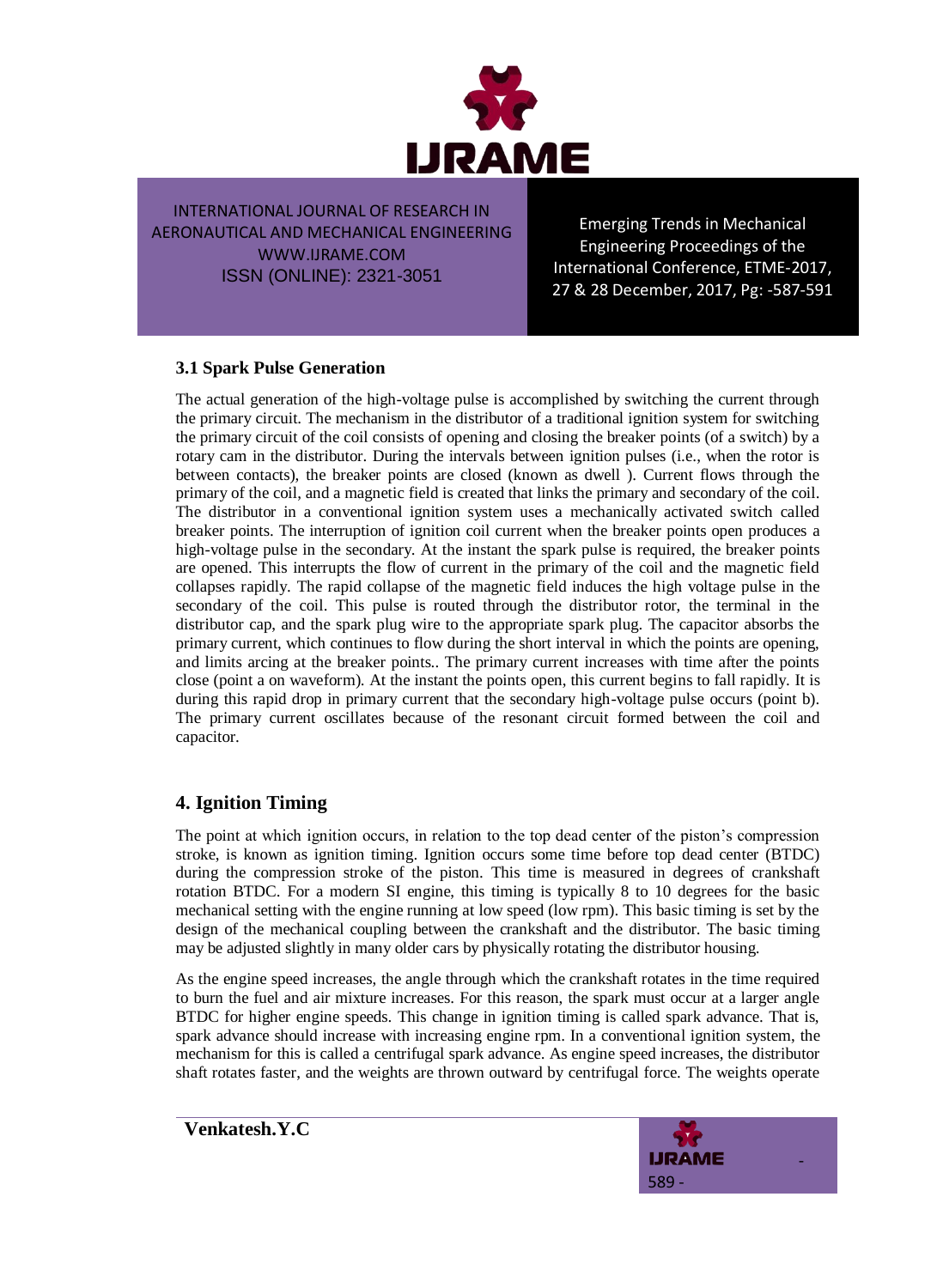

Emerging Trends in Mechanical Engineering Proceedings of the International Conference, ETME-2017, 27 & 28 December, 2017, Pg: -587-591

through a mechanical lever, so their movement causes a change in the relative angular position between the rubbing block on the breaker points and the distributor cam, and advances the time when the lobe opens the points. In addition to speed-dependent spark advance, the ignition timing needs to be adjusted as a function of intake manifold pressure. Whenever the throttle is nearly closed, the manifold pressure is low (i.e., nearly a vacuum). The combustion time for the air–fuel mixture is longer for low manifold pressure conditions than for high manifold pressure conditions (i.e., near atmospheric pressure). As a result, the spark timing must be advanced for low pressure conditions to maintain maximum power and fuel economy. The mechanism to do this is a vacuum-operated spark advance. The vacuum advance mechanism has a flexible diaphragm connected through a rod to the plate on which the breaker points are mounted. One side of the diaphragm is open to atmospheric pressure; the other side is connected through a hose to manifold vacuum. As manifold vacuum increases, the diaphragm is deflected (atmospheric pressure pushes it) and moves the breaker point plate to advance the timing. Ignition timing significantly affects engine performance and exhaust emissions; therefore, it is one of the major factors that is electronically controlled in the modern SI engine. The performance of the ignition system and the spark advance mechanism has been greatly improved by electronic control systems. Because ignition timing is critical to engine performance, controlling it precisely through all operating conditions has become a major application of digital electronics, that ignition timing is actually computed as a function of engine operating conditions in a special-purpose digital computer known as the electronic engine control system. This computation of spark timing has much greater flexibility for optimizing engine performance than a mechanical distributor and is one of the great benefits of electronic engine control.

## **5. Conclusion**

- An efficient electronic control unit (ECU) circuit consisting of monostable multivibrators can be designed and fabricated for the proper control of fuel injection, spark pulse generation, and ignition timing
- This helps to improve combustion for better power output and to reduce emission of exhaust.
- The results of the ECU can be verified by the simulation for injection and ignition using MAT LAB Software.
- The review of earlier research work helps to carry out the research work to improve the performance of SI Engines